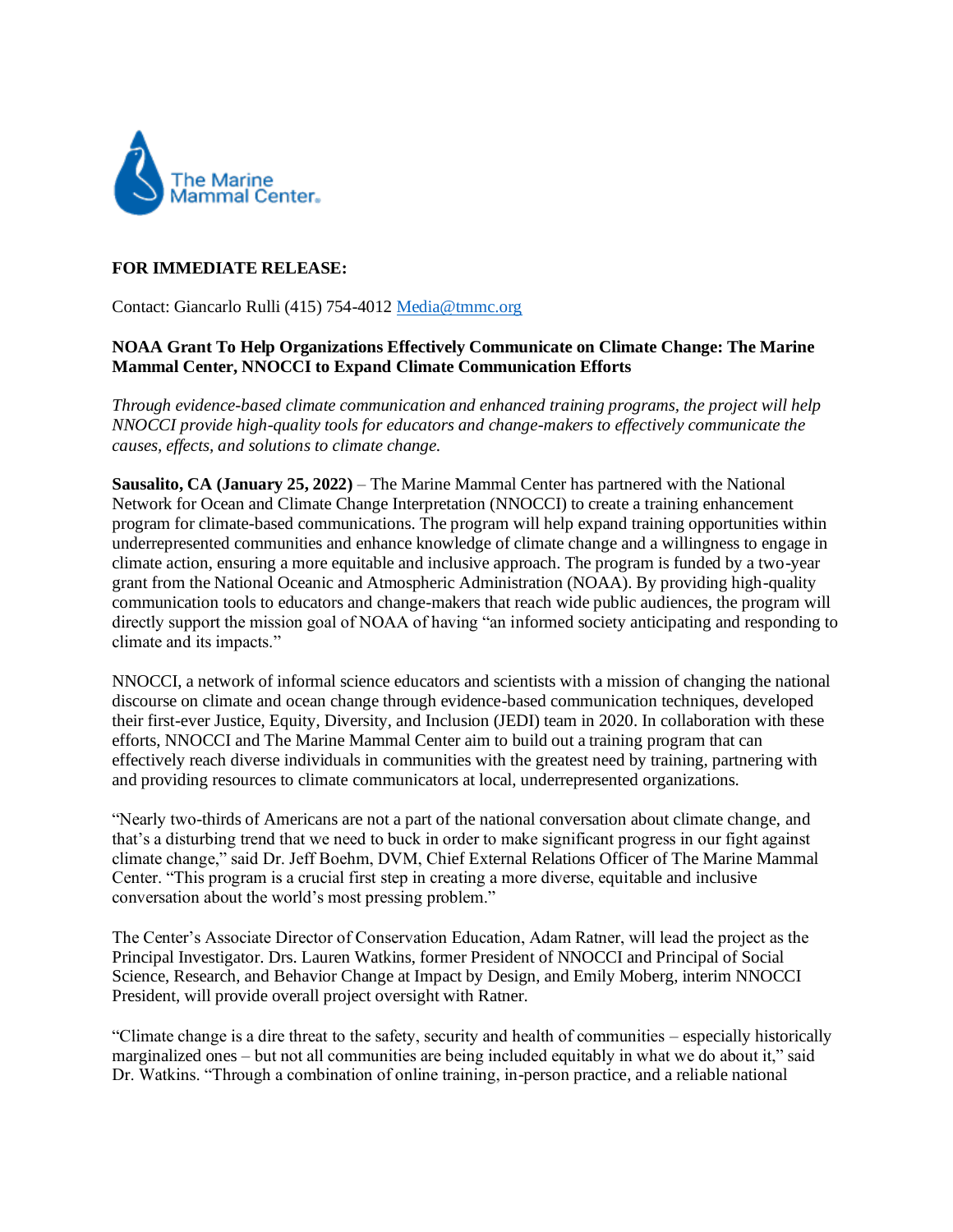support system, we hope to make the conversation about climate change more inclusive so we can find better solutions together."

The project will enable NNOCCI and The Marine Mammal Center to expand and create a lasting impact through updated and more efficient training systems. They will accomplish this by:

- **Developing and piloting a new train-the-trainer model:** By offering more in-person courses, the program will be able to significantly increase the number of trainers, which in turn will allow for the expansion of nationwide trainings.
- **Updating trainings through a lens of environmental equity and justice:** Climate change has disproportionately impacted low-income communities and people of color. By creating new content, the program will help address the important intersectionality between justice and climate change.
- **Creating a revamped virtual training platform:** A more functional online platform will allow for increased accessibility to NNOCCI resources and training materials.
- **Supporting the volunteer network of highly-skilled trainers and communicators:** By hiring a part-time program manager, this will allow the program to run smoothly and empower volunteers to contribute more effectively, and ensure these new efforts are integrated and sustained.

Joining the partnership will be Knology, a collective of scientists, writers and educators with a mission to produce practical social science for a better world. Knology will lead the evaluation of new curricular elements. Additionally, Frameworks Institute, a think tank that helps mission-driven organizations communicate about social issues, will support the NNOCCI team in reviewing and updating existing curricular materials.

## **About The Marine Mammal Center**

Headquartered on the site of a former Cold War missile base, The Marine Mammal Center is a global leader in marine mammal health, science and conservation, and is the largest marine mammal hospital in the world. The Center's teaching hospital and training programs operate globally, with its headquarters in the Golden Gate National Recreation Area, part of the National Park Service. Expert teams from the Center travel around the world to work with emerging first responders and has itself rescued more than 24,000 marine mammals from 600 miles of its authorized rescue area of California coastline and the Big Island of Hawai'i. The Center's mission is to advance global ocean conservation through marine mammal rescue and rehabilitation, scientific research, and education.

For more information, please visit [MarineMammalCenter.org.](https://urldefense.proofpoint.com/v2/url?u=http-3A__www.MarineMammalCenter.org&d=DwMF-g&c=B73tqXN8Ec0ocRmZHMCntw&r=2g-p5lRN2rtysEkqN2ls2cBg7-td9cHCJRQ2-m69zjw&m=WSfFSX28CEmMkmIyeYIBRvZkmvPKlN-Q2Ta7Wk90efE&s=zZOI70OeHQ0DrmJlHVXwf4aPCvkPiU_4bQFXHixtt8c&e=) Follow us o[n Facebook,](https://urldefense.proofpoint.com/v2/url?u=https-3A__www.facebook.com_themarinemammalcenter_&d=DwMF-g&c=B73tqXN8Ec0ocRmZHMCntw&r=2g-p5lRN2rtysEkqN2ls2cBg7-td9cHCJRQ2-m69zjw&m=WSfFSX28CEmMkmIyeYIBRvZkmvPKlN-Q2Ta7Wk90efE&s=mkuWI_jpGz6EPlAZAQcZA-Jxho-OBmu2q1Md4okYc9s&e=) [Instagram](https://urldefense.proofpoint.com/v2/url?u=https-3A__www.instagram.com_themarinemammalcenter_&d=DwMF-g&c=B73tqXN8Ec0ocRmZHMCntw&r=2g-p5lRN2rtysEkqN2ls2cBg7-td9cHCJRQ2-m69zjw&m=WSfFSX28CEmMkmIyeYIBRvZkmvPKlN-Q2Ta7Wk90efE&s=i5wvSq89AmJa_3Xl7SwdPH6MFgNwgqR26uXGallSIAE&e=) and [Twitter.](https://urldefense.proofpoint.com/v2/url?u=https-3A__twitter.com_TMMC&d=DwMF-g&c=B73tqXN8Ec0ocRmZHMCntw&r=2g-p5lRN2rtysEkqN2ls2cBg7-td9cHCJRQ2-m69zjw&m=WSfFSX28CEmMkmIyeYIBRvZkmvPKlN-Q2Ta7Wk90efE&s=K3rqDEZAJ4q4cLva0ANtRKhodswTEfG3G7CFpNNZs6k&e=)

## **About NNOCCI**

NNOCCI is a network of individuals and organizations in informal education, the social sciences, and climate sciences. We are currently working in 184 institutions in 38 states. We share a commitment to using evidenced-based communications methods and providing the social and emotional support needed to engage as climate communicators. By working together, we develop the knowledge, techniques, community and confidence needed to empower our audiences. And by speaking about climate change consistently across the country we are changing public discourse to be positive, civic-minded and solutions-focused.